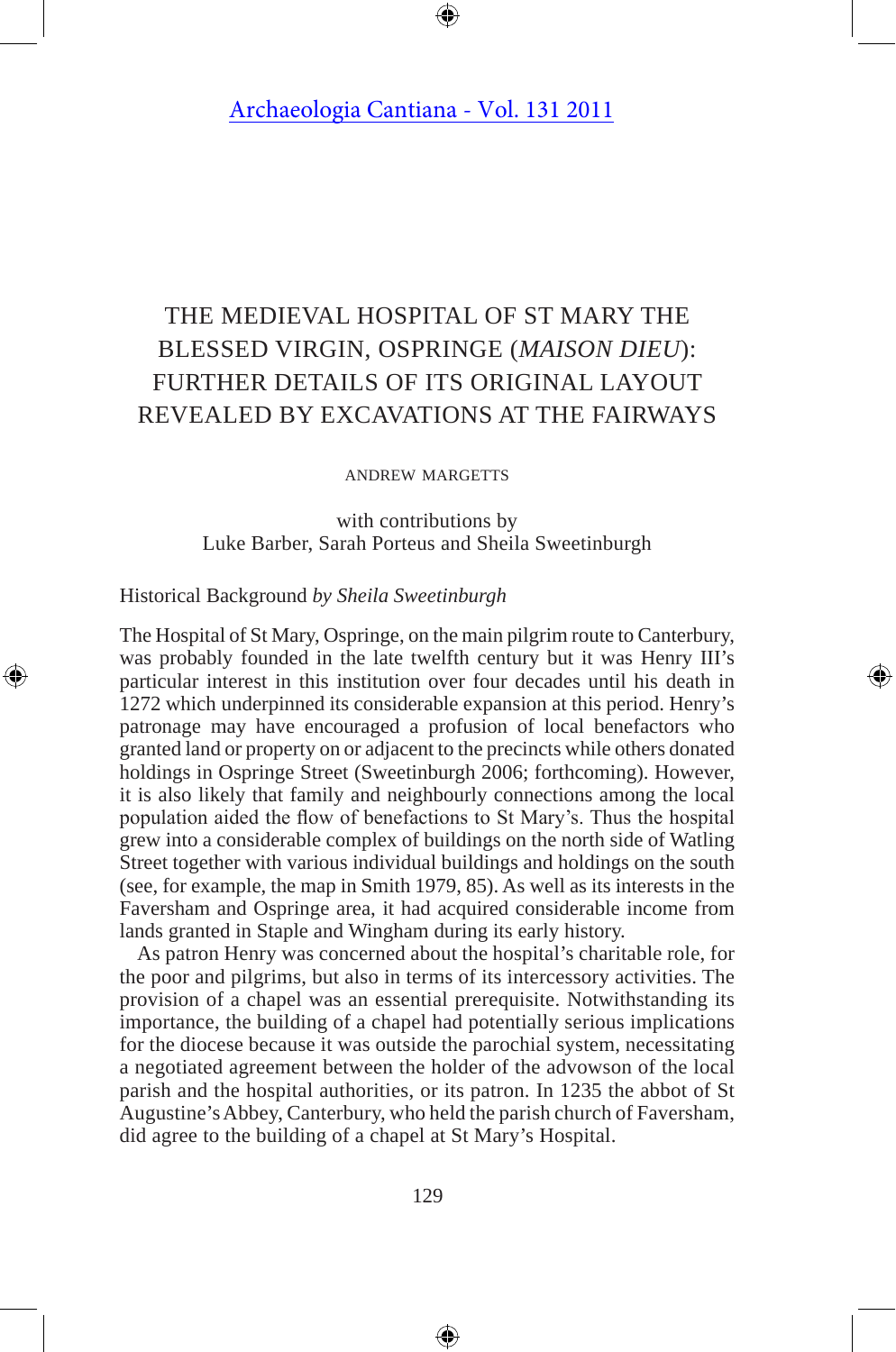

Fig. 1 The Fairways, Ospringe, site location.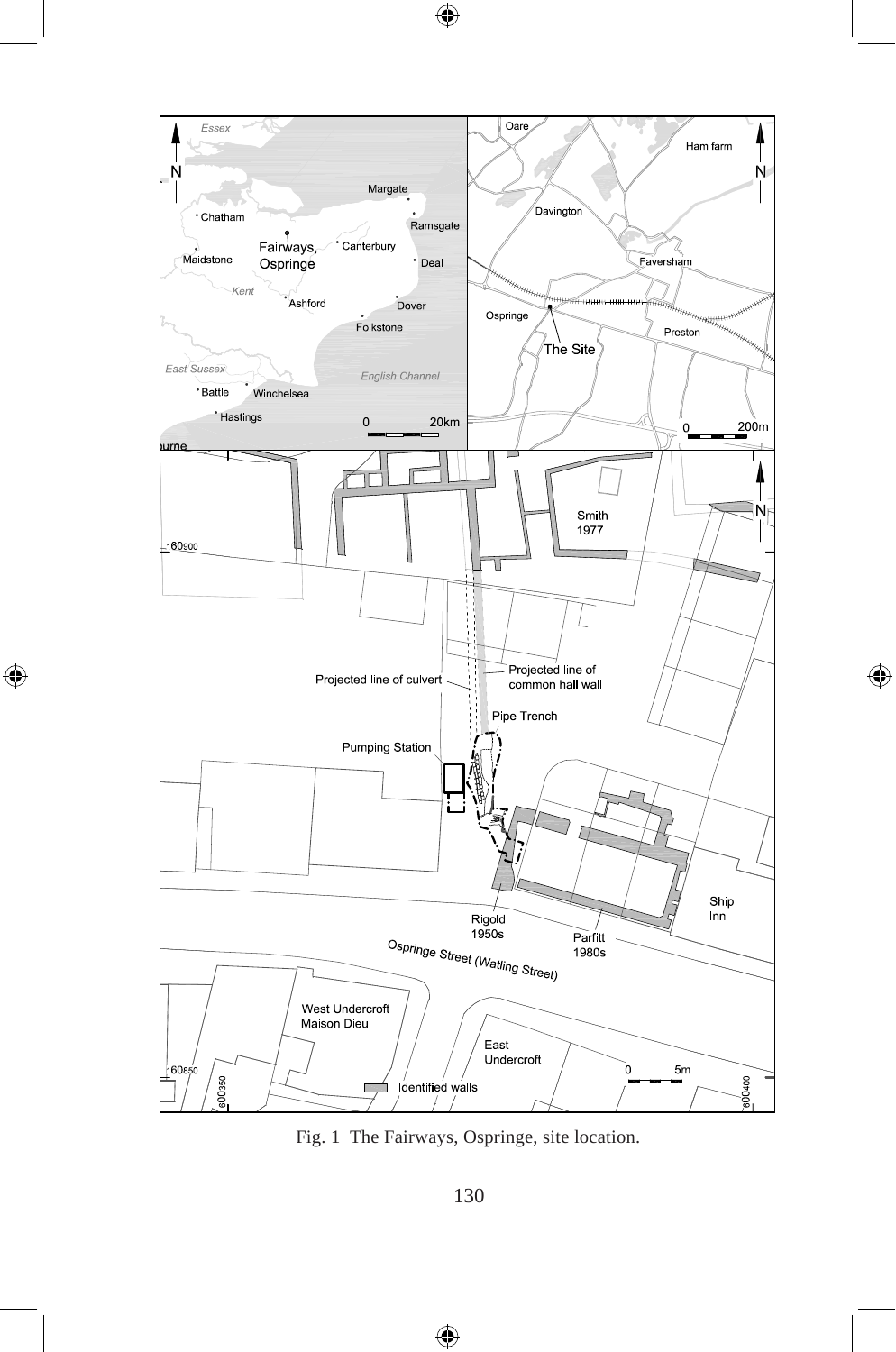#### THE MEDIEVAL HOSPITAL OF ST MARY THE BLESSED VIRGIN, OSPRINGE

Despite its very promising beginnings St Mary's suffered varying degrees of financial hardship during the fourteenth century, the main contributory factor being the king's incessant demands on its hospitality for himself, his household and for retired retainers placed in its care (corrodians). The Black Death (1349-50), which struck Ospringe particularly hard, no doubt caused much disorganisation. The hospital also suffered considerable mismanagement under various unsatisfactory Masters over the years. In 1516 Henry VIII deemed it to be a suitable asset to hand over to his new College of St John the Evangelist in Cambridge and thus the hospital lost both its status and the bulk of its revenues. Its deterioration was rapid and by the time *A Survey of Kentish Estates* was compiled, *c*.1571, the complex was in a ruinous condition apart from the still-standing chapel (Smith 1979, 84-5), the last resident of the 'spetill house' having been a hermit.

Results of the Archaeological Investigations at the Fairways

An archaeological watching brief was undertaken during works to install a pumping station and attendant pipe run on land at Fairways, Ospringe Street (**Fig. 1**). The work comprised the archaeological monitoring of an open cut trench to accommodate new services, as well as excavation of two large pits for the new pumping station. Monitoring took place in October 2007 during which time the investigation succeeded in identifying significant masonry remains associated with the medieval hospital.

The excavations removed approximately 0.5m of overburden and revealed a modern concrete culvert before the archaeological horizon was encountered. The latest archaeological remains comprised a disturbed demolition layer dating from the fifteenth to early sixteenth century with a substantial quantity of the material deriving from an episode of roof collapse.

Beneath this demolition layer, orientated roughly east-west and approximately 6m from Ospringe Street, a length of wall and associated footing was exposed (Wall A, **Figs 2 and 3,** sections 3, 4). The north facing elevation of this wall was neatly faced with complete, or nearly complete, unweathered Upper Greensand ashlar blocks (**Plate I**), usually with oblique or horizontal tooling on their surfaces. These were laid in rough courses, bonded by an off-white crushed shell (cockle) lime mortar suggesting that all were from a single building phase. Evidence of an architectural feature was indicated in the north face by the presence of chamfered Greensand blocks. The possible remains of a stepped footing also existed at the base of this wall. The southern elevation, by comparison, was comprised of roughly faced flint and Kentish rag, although the original façade on this side may have been removed or robbed (**Plate II**). The upstanding wall was built upon a roughly faced flint spread footing and had been cut by a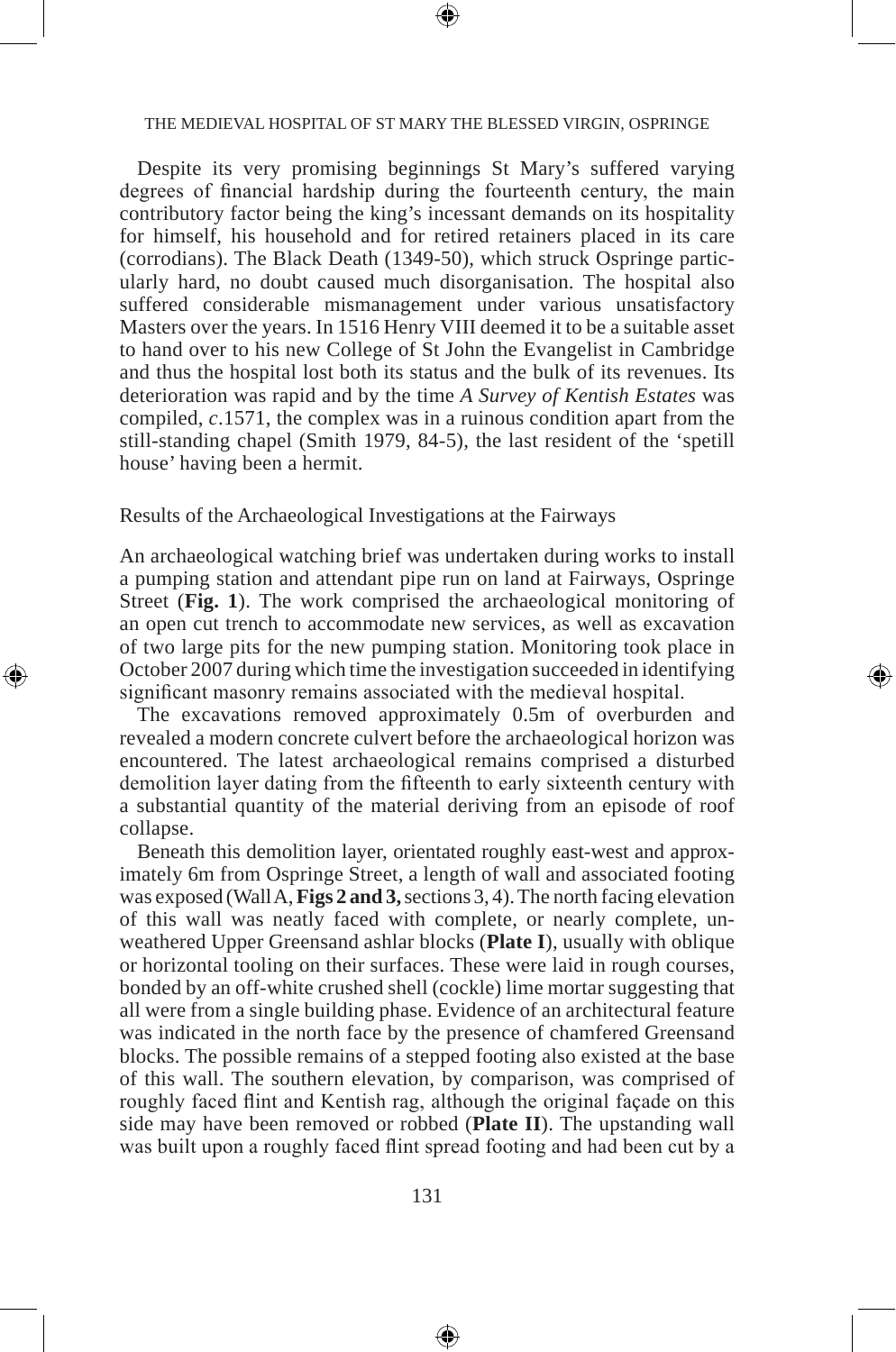

Fig. 2 Feature plan.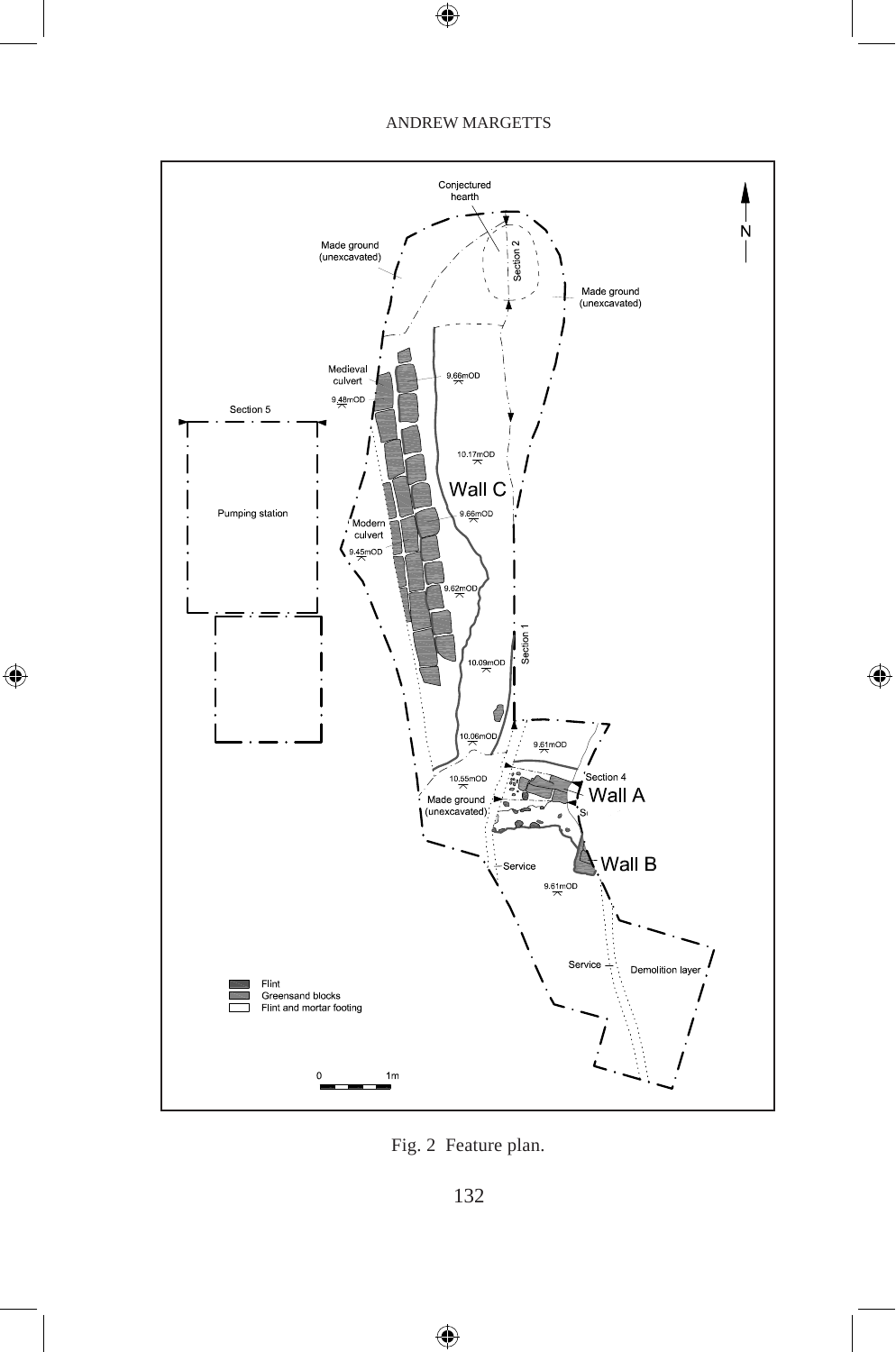

Fig. 3 Selected sections.

modern service that had served to detach a chamfered block towards the eastern baulk.

Against this baulk and at right angle to Wall A was a large piece of chalk ashlar and associated roughly faced flint Wall B. This masonry, orientated north-south, was interpreted as the remnant of a wall probably destroyed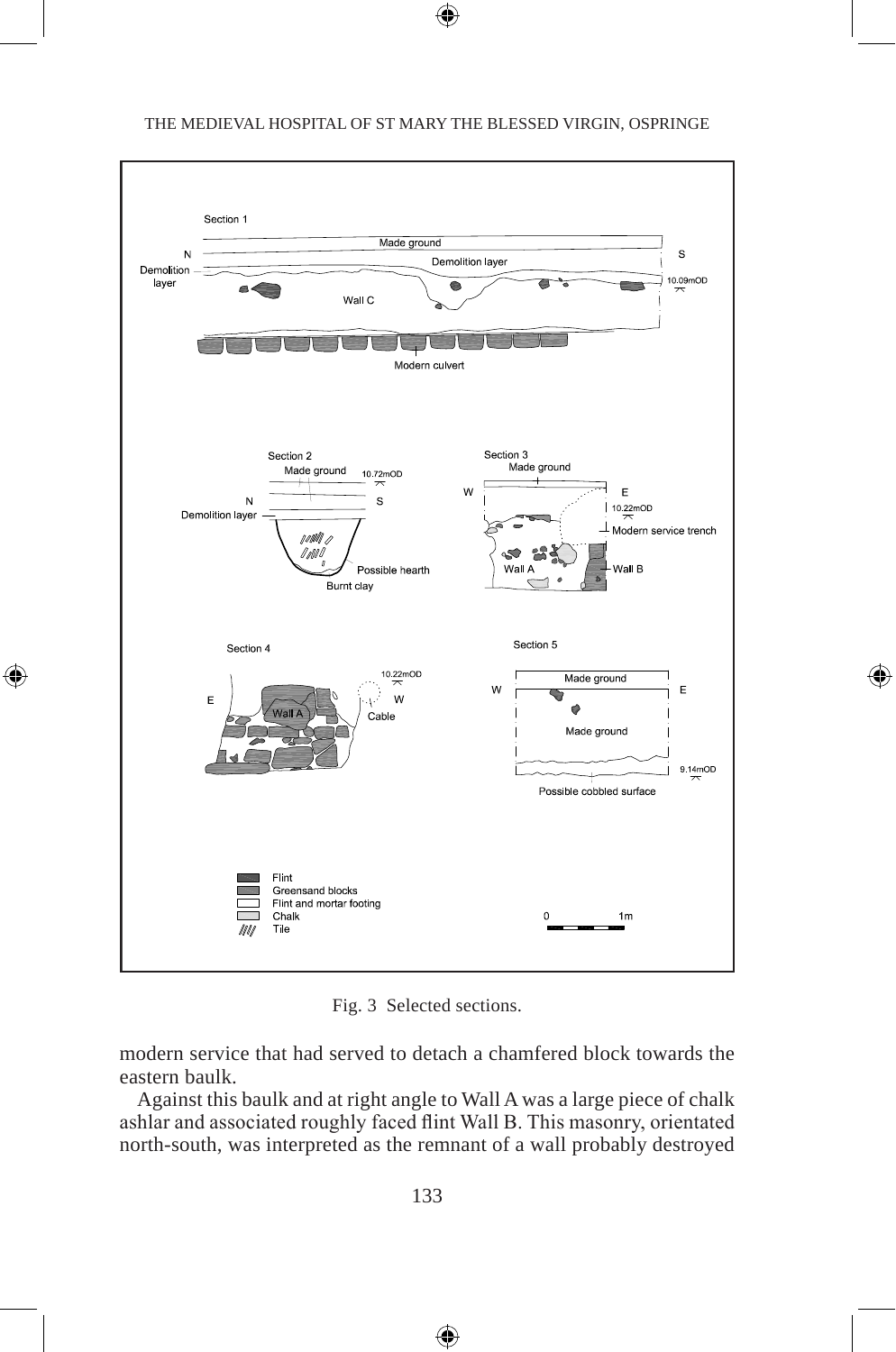## PLATE I



North facing elevation of Wall A

PLATE II



South facing elevation of Wall A and Wall B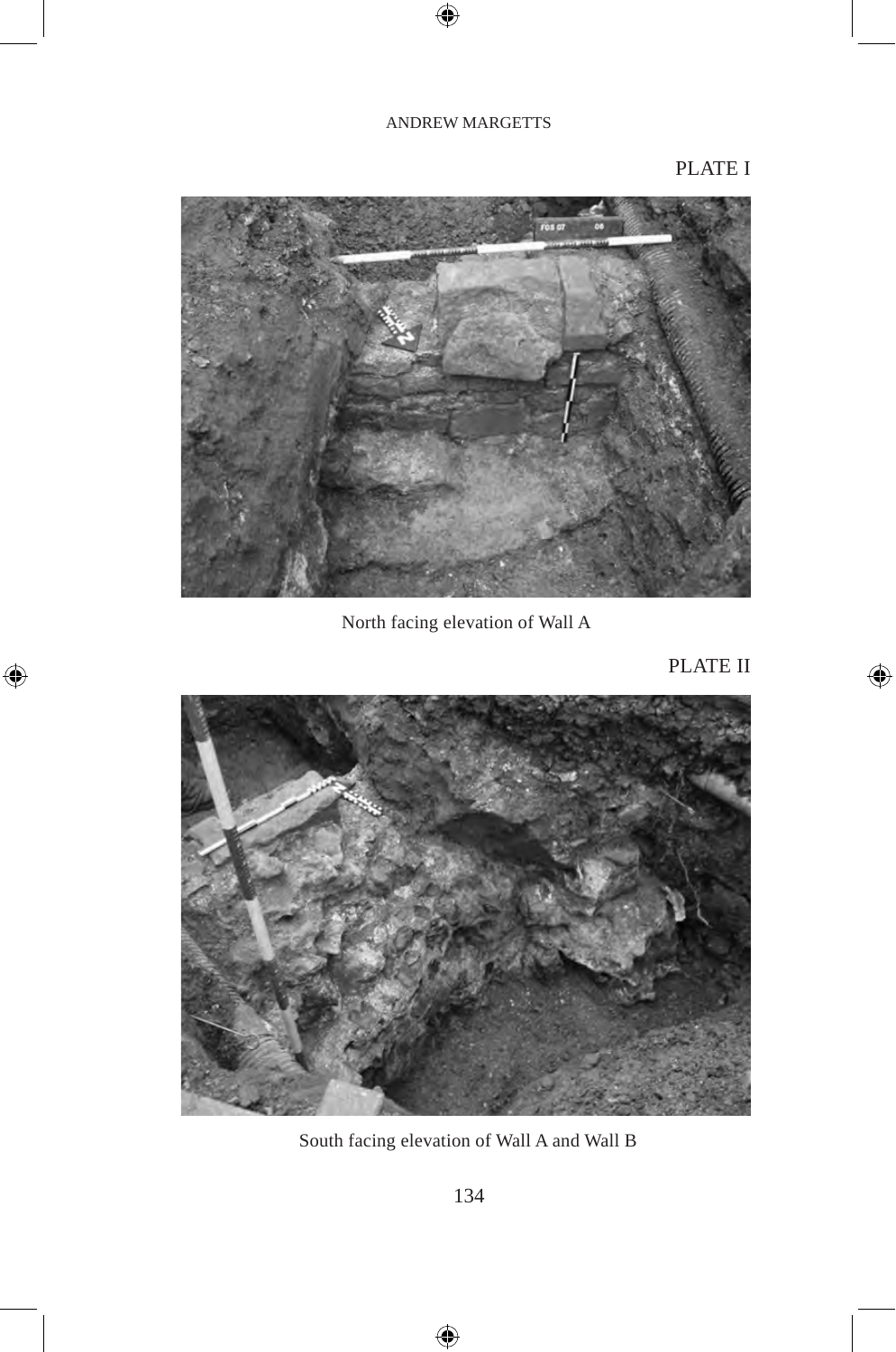during the laying of a nearby BT service (Wall B, Plate II, Figs. 2 and 3, section 3) and was most likely a remnant of the masonry found by S.E. Rigold in 1957 (Rigold 1964, fig. 1). Rigold was unable, during the work that he undertook, to examine the western face of this masonry and it proved the same during this attempt due to truncation by the service.

The eastern face of Wall B recorded by Rigold bears a striking resemblance to the construction of the northern face of Wall A. Rigold interpreted his masonry as a bridge abutment as it was obviously intended for a 'massive substructure' and he assumed that the stream ran adjacent to it; however it was clear during this phase of excavation that the stream ran further to the west and was culverted through the hospital complex.

It now seems more likely that Walls A and B represent part of the base of a Bell Tower or steeple as mentioned in the *c*.1571 *Survey of Kentish Estates* (transcription within Smith 1979): 'There was once a Bell Tower called The Belfrey, but no walls remain'.

The Kent Archaeological Rescue Unit's work adjacent to the site confirmed the location of the hospital chapel (finding its vaulted cellar) and noted that Rigold's wall was of a different construction to that of the chapel remains (Parfitt 1990). This helps to substantiate the interpretation of the Walls A and B being related to a bell tower for they are in the correct location west of the chapel.

The third structural remain exposed was probably the most substantial. This comprised a length of up to 7m of roughly faced flint footing with indications of Greensand ashlar walling above (Wall C). This was orientated approximately north-south and seems almost certainly to be the remains of the eastern wall of the hospital Common Hall (**Plate III**, Figs. 2 and 3, section 1). G.H Smith excavated the northernmost bay of this building during 1977 and suggested from his findings that St Mary's hall was orientated north-south (Smith 1979). He found this impossible to prove but it seems very likely that this recent work in conjunction with recent geophysical survey results from Barkaway's Paddock (FSARG 2008) confirms his theory that the hospital's ground plan was similar to St John's, Canterbury, and St Mary's, Strood, and unlike the usual eastwest orientation found at most other sites.

Built into the wall of the Common Hall was a feature that seemed to be largely constructed of tile. This feature was only partially revealed but it seems probable that this represents the location of a hearth that served, and was a later addition (probably sixteenth-century) to, the Common Hall. Without proper exposure it is difficult to say exactly what form this hearth took but it seems likely that it was similar to those found by Smith in the 1970s (Smith 1979).

Immediately adjacent to the Common Hall's wall footing (Wall C) ran a considerable length of largely intact (though truncated to the south) medieval culvert. Well constructed in Greensand ashlar, this culvert was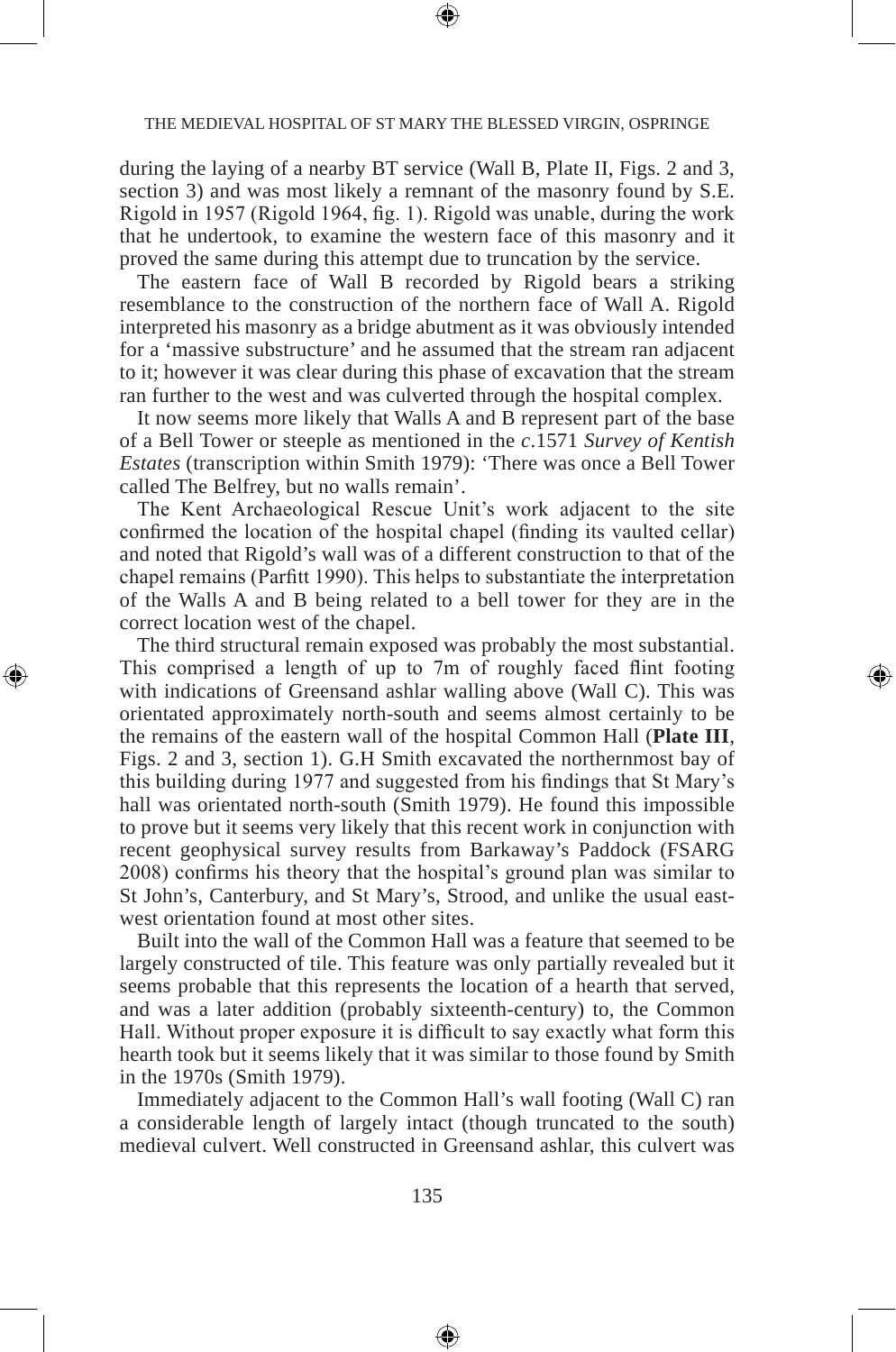## PLATE III



General view of Wall C and culvert

preserved in excellent condition and is a stretch of the largely fragmentary one found by Smith during his excavations to the north (Smith 1979).

In addition to the walls, culvert and hearth, the watching brief identified the location of a probable floor level in the area of the new pumping station (Figs. 2 and 3, section 5). This possible surface seems to be in the right location for the Common Hall's interior. However Smith noted that the northern bay he excavated had a compacted clay floor as opposed to compacted flint. Comparable cobbling was encountered within the chapel remains by KARU in 1989 (Parfitt 1990) and it seems that the interior of the Common Hall was similarly covered with cobbling probably relating to a post-dissolution yard surface.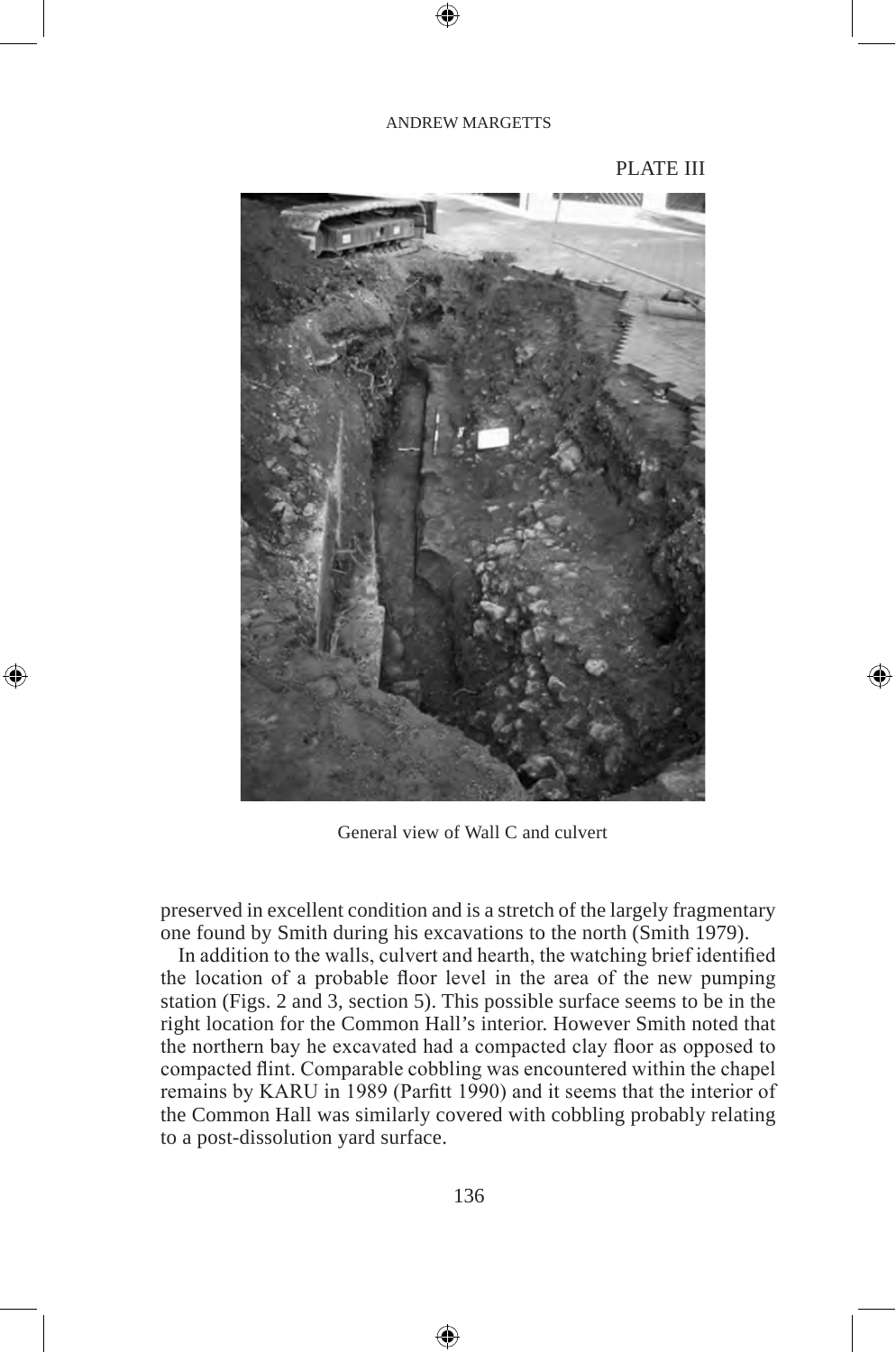## The Finds

#### *The Pottery* by Luke Barber

The only medieval pottery from the site was recovered from the medieval demolition layer. All of these sherds are unabraded suggesting they have not been reworked by later activity despite a little intrusive nineteenth century material being recovered from this deposit. The majority (22/170g) are from a single small barrel-shaped jug with 'apron' of green glaze in Cheam whiteware typical of the mid fifteenth to very early sixteenth century (Pearce and Vince 1988). A further sherd (1/36g) from a heavier whiteware jug with spots of green glaze and notable black iron pellet inclusions may be from a fourteenth- to early fifteenth-century Kingston-made vessel. The only other vessel represented (2/30g) consists of a further jug in an oxidized sandy ware with reduced surfaces likely to be from the late Tyler Hill industry from north of Canterbury. A later fourteenth- to mid/late fifteenth-century date is probable for this vessel.

All other pieces are of nineteenth-century date and include two blue transfer printed pearlware base fragments from a water jug retrieved from the overburden, fragments from a yellow ware bowl and a fragment of an iron-washed salt-glazed English stoneware bottle (i.e. ink) found in the disturbed fill of the medieval culvert, as well as intrusive glazed red earthenware sherds from the demolition layer.

#### *The Stone* by Luke Barber

The archaeological work recovered a large quantity of stone, most of which consisted of worked building material of medieval date. Full details are housed with the archive. A chip of Kentish Ragstone was recovered from Wall A and in unstratified deposits. The latter consisted of a massive roughly faced block (48.5kg) measuring 280 x 210 x 580+mm. The remainder of the medieval stone consists of complete or fragmentary building blocks in Upper Greensand. The largest group came from the facing of Wall A where a number of complete/nearly complete unweathered ashlar blocks are present, usually with oblique or horizontal tooling on their surfaces. Complete measurements include 350 x 225+ x 170mm, 240 x 140 x 90mm, 180 x 130 x 70mm and 205 x 135 x 60mm. Only one architectural fragment is present, a chamfered plinth of undiagnostic date, some 126mm+ high, with horizontal and oblique tooling on its worked faces. A few pieces of roughly faced Upper Greensand building blocks are also present in this context. A number of the blocks/block fragments have traces of an off-white crushed shell (cockle) lime mortar adhering suggesting all are from a single building phase. Further smaller fragments from similar blocks were recovered from the medieval demolition layer.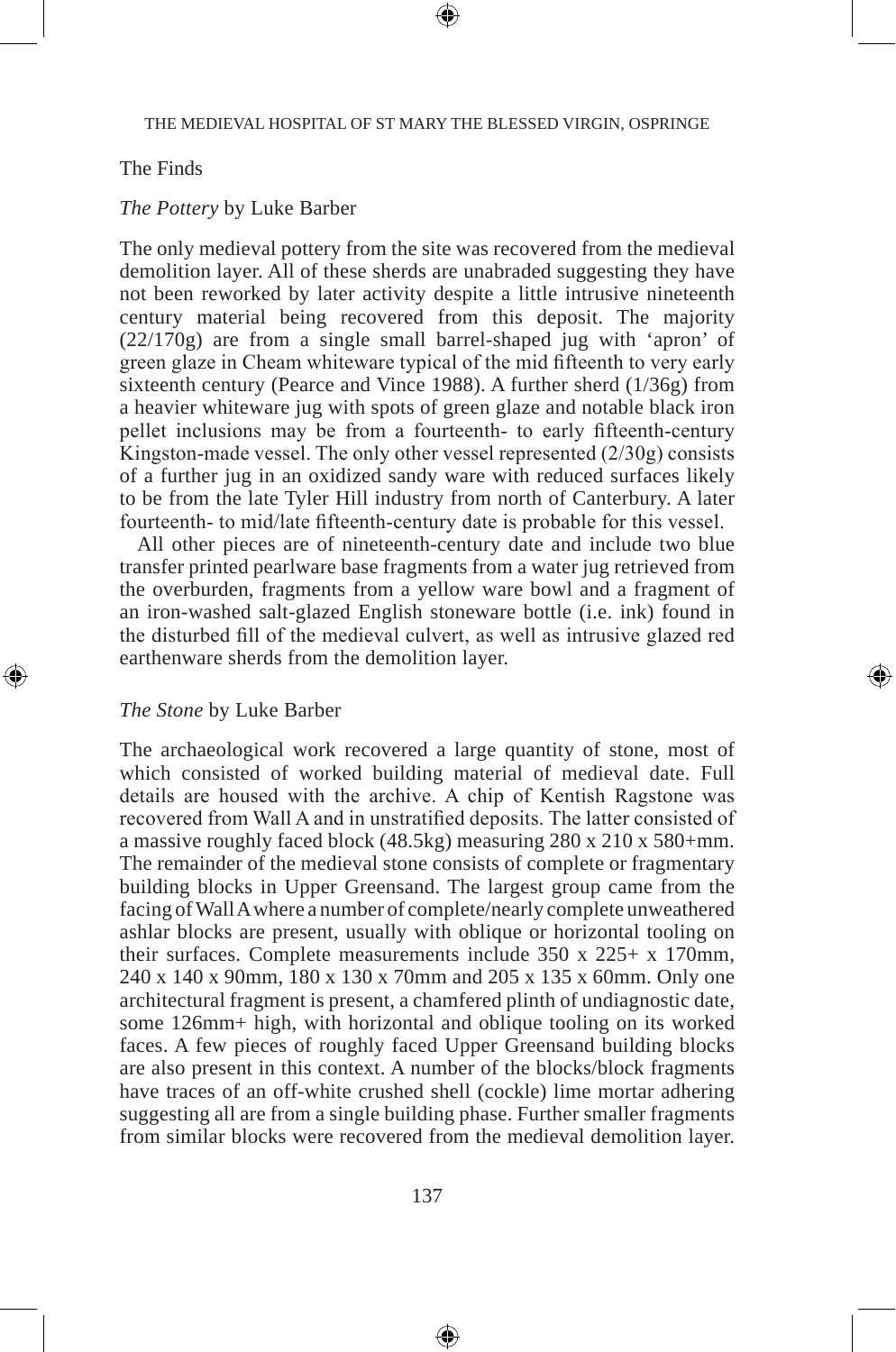The source of this material is almost certainly the Reigate area of Surrey. Reigate stone became increasingly common in this part of Kent from the mid/late twelfth century being used in the nearby churches of Luddenham and Davington as well as at Faversham Abbey (Tatton-Brown 2001; Philp 1968). The stone probably reached the site from stock-piled material at Battersea, via the Thames and Faversham Creek, and was certainly a common freestone used in the area during the thirteenth to fifteenth centuries, after which is was used mainly for internal work due to its poor weathering (Tatton-Brown 2001).

## *The Ceramic Building Material* by Sarah Porteus

Ceramic building material (CBM) was recovered from two contexts: the demolition layer and the tile-built hearth and included glazed mono- and polychrome floor and roof tile of medieval date and post-medieval brick and tile.

A total of ten fragments of glazed *Medieval floor tile* were recovered from the demolition layer, at least one of which appears to have been reused. All the floor tiles are characterised by knife cut bevelled edges and un-keyed bases. The floor tiles are comparable with those from the 1977 excavations (Smith 1979). The floor tile can be divided into four fabric types:

- Fabric 1: the first fabric type is Tyler Hill (group 1 from the 1977 excavations) and probably originates from Tyler Hill near Canterbury. Decorated tiles impressed with slip and plain glazed tiles in this fabric are probably of thirteenth- or fourteenth-century date. The decorated tiles have a central floral design within a double outer circle with a small, possibly trefoil, corner design (**Fig. 4**, nos. 1 and 2). The design directly corresponds to design 'J' from the 1977 excavations in both style and dimensions. Where size could be established the floral tiles were 113mm square by 22mm thickness. The plain tiles have a green glazed appearance and are badly abraded with complete dimensions of 112mm square by 21mm thickness.
- Fabric 2: the second fabric type was coarse with abundant medium sized quartz and black grains of glauconite(?) with sparse calcareous inclusions up to 2.5mm. The design is badly abraded but appears to be a diamond lattice pattern (Fig. 4, no. 4). No parallel was found for the design and the tile was smaller in size than the other tiles with a complete width of 61mm and a thickness of 17mm, the tile appeared to have a rectangular shape with slight flaring of width. The tile is probably of thirteenth- to fifteenth-century date.
- Fabric 3: the third fabric group is made of a fine sandy fabric with moderate to abundant fine quartz and fine cream silt banding. Of the three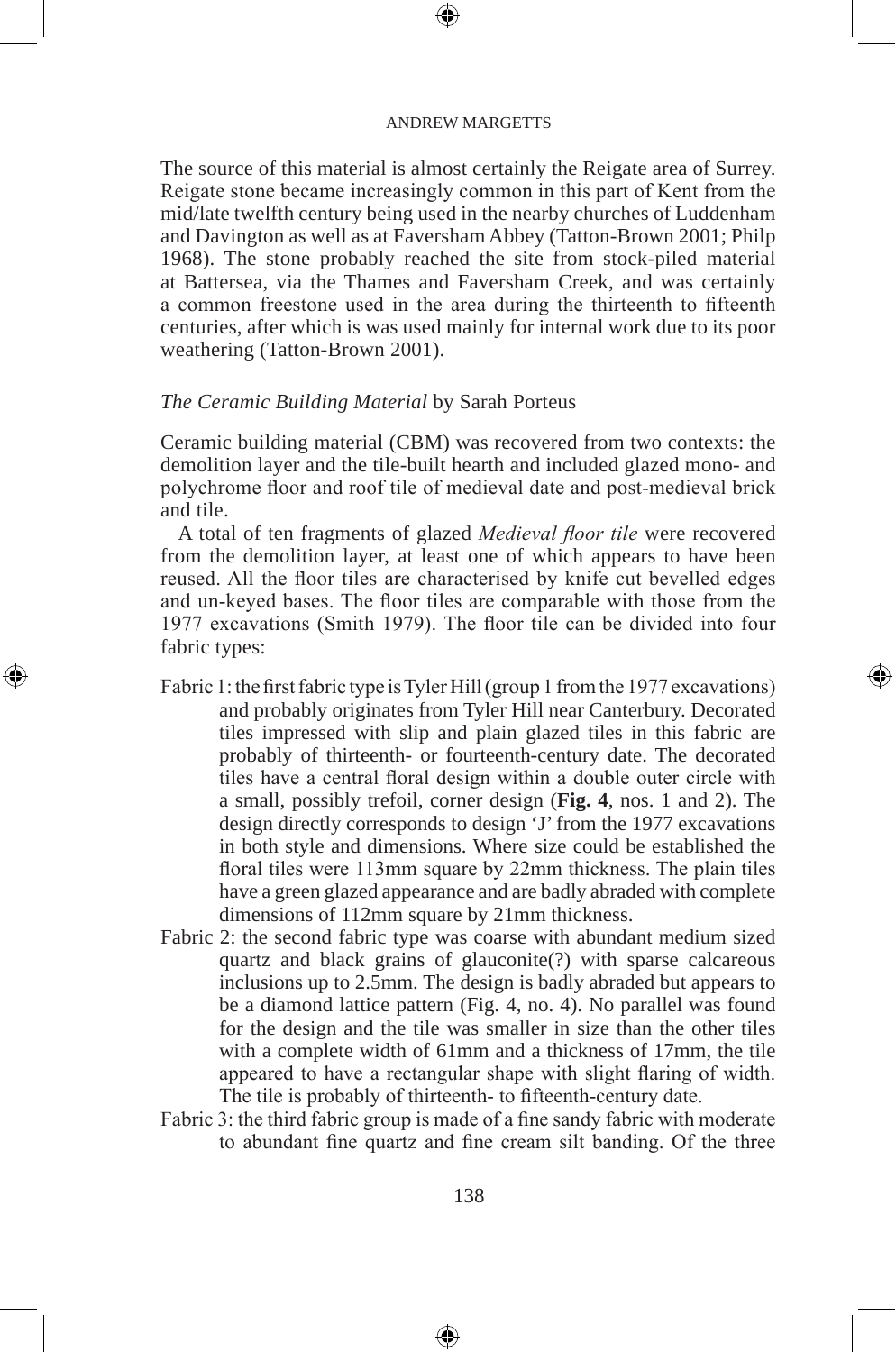## THE MEDIEVAL HOSPITAL OF ST MARY THE BLESSED VIRGIN, OSPRINGE



Fig. 4 Decorated floor tiles.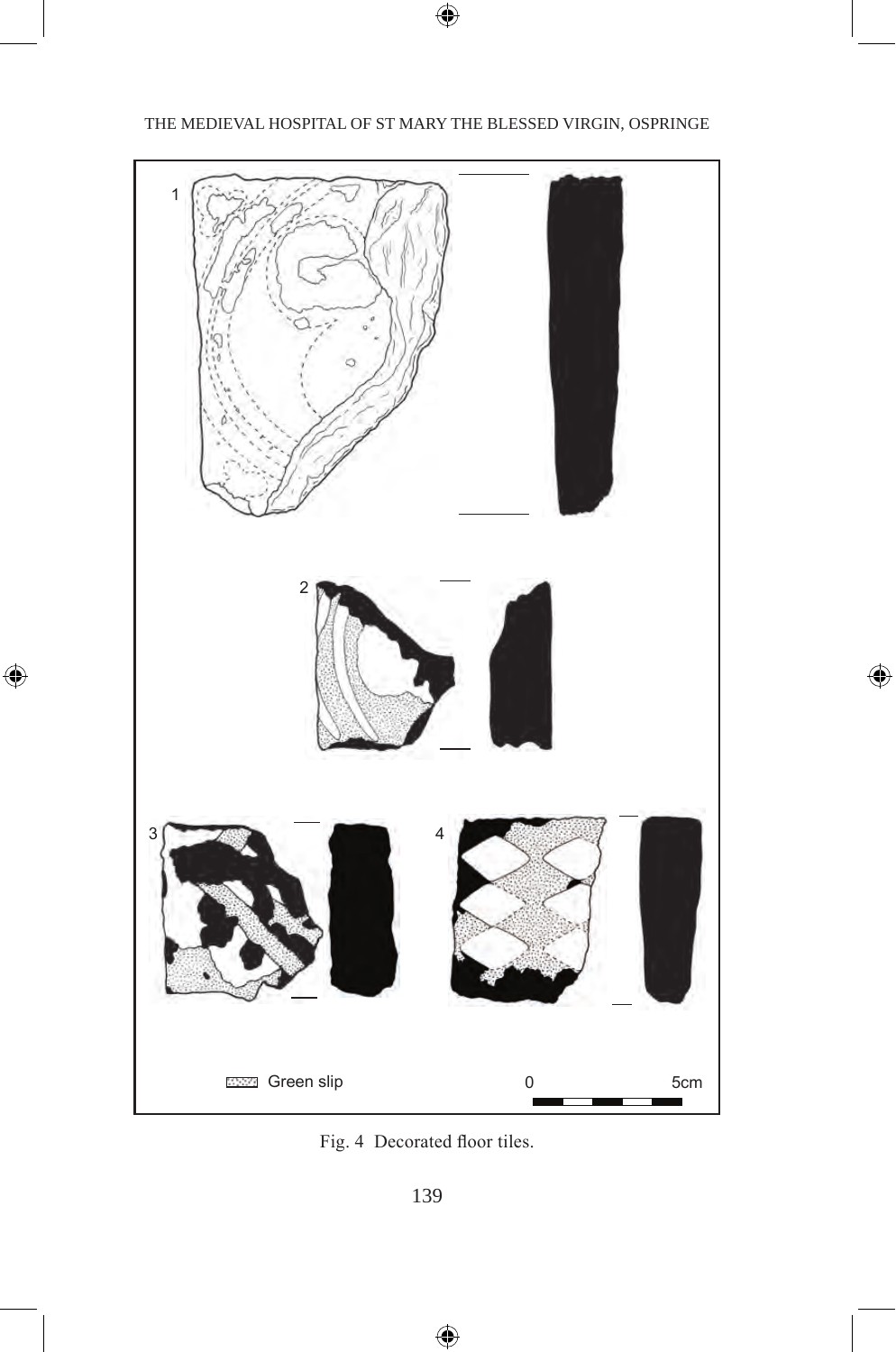tiles identified in this material one is definitely of decorated polychrome style, the other two examples are abraded though have slight impressions and slip traces which indicate patterning. Where patterning was visible insufficient remained to reconstruct the design (Fig. 4, no. 3). Tiles in this fabric were of uniform thickness of 20mm and only one complete breadth of 122mm could be measured. The origin of the fabric is uncertain.

Fabric 4: the fourth fabric group, made of a pale pinkish cream silty fabric with abundant fine sand and orange iron rich clay inclusions. Group four was represented by a single reused tile with rich green glaze of 20mm thickness. The tile is unlikely to be from a local source and may be Flemish in origin and of fifteenth/sixteenth-century date.

A majority of the *early roof tile* recovered from the demolition layer is peg tile made of the same Tyler Hill fabric as the type 1 floor tiles. The earliest peg tile is in Tyler Hill fabric with some splash glazing suggesting a twelfth to fourteenth-century date. Later unglazed peg tile, probably dating to the fifteenth to seventeenth century is in two fabric types which may be local variants of the Tyler Hill fabric. One variant has a scatter of red iron rich silt inclusions in addition to the coarse angular quartz, the second variant has sparse inclusions of the coarse angular quartz with sparse coarse calcareous inclusions; tile made in this fabric are less coarse but over-fired and brittle suggesting they are less well made.

All other *later roofing tile* recovered dates from between the sixteenth and nineteenth centuries, and the fabrics see a move away from the Tyler Hill production to other local tile production centres. A single fragment of yellowish pale cream fabric with sparse pinksh red iron rich silt and very sparse coarse quartz (CAT37), and fragments of silty fabric with moderate calcareous speckling and fine cream silt banding (CAT32) were identified. Peg tile also appears to be late medieval or post-medieval in date, most likely sixteenth to eighteenth century, and are mortared together using a loose white lime mortar. The tiles are of a fine orange fabric with a scatter of fine mica and sparse red iron rich silt inclusions with fine black sand.

*Other post-medieval ceramic building material* recovered included a single example of a mathematical tile. Mathematical tiles are used as a form of cladding for the exterior of buildings which give the impression of the wall being made of solid brick. These tiles are common only to the south-east of England, particularly Sussex and Kent and provide excellent weatherproofing and give the impression of high quality brickwork. Often used for the façade of buildings, mathematical tiles were both more expensive to make and tax than brick. The earliest known examples date from 1725 and the fashion for mathematical tiles dies out around 1850 (Brunskill 1997).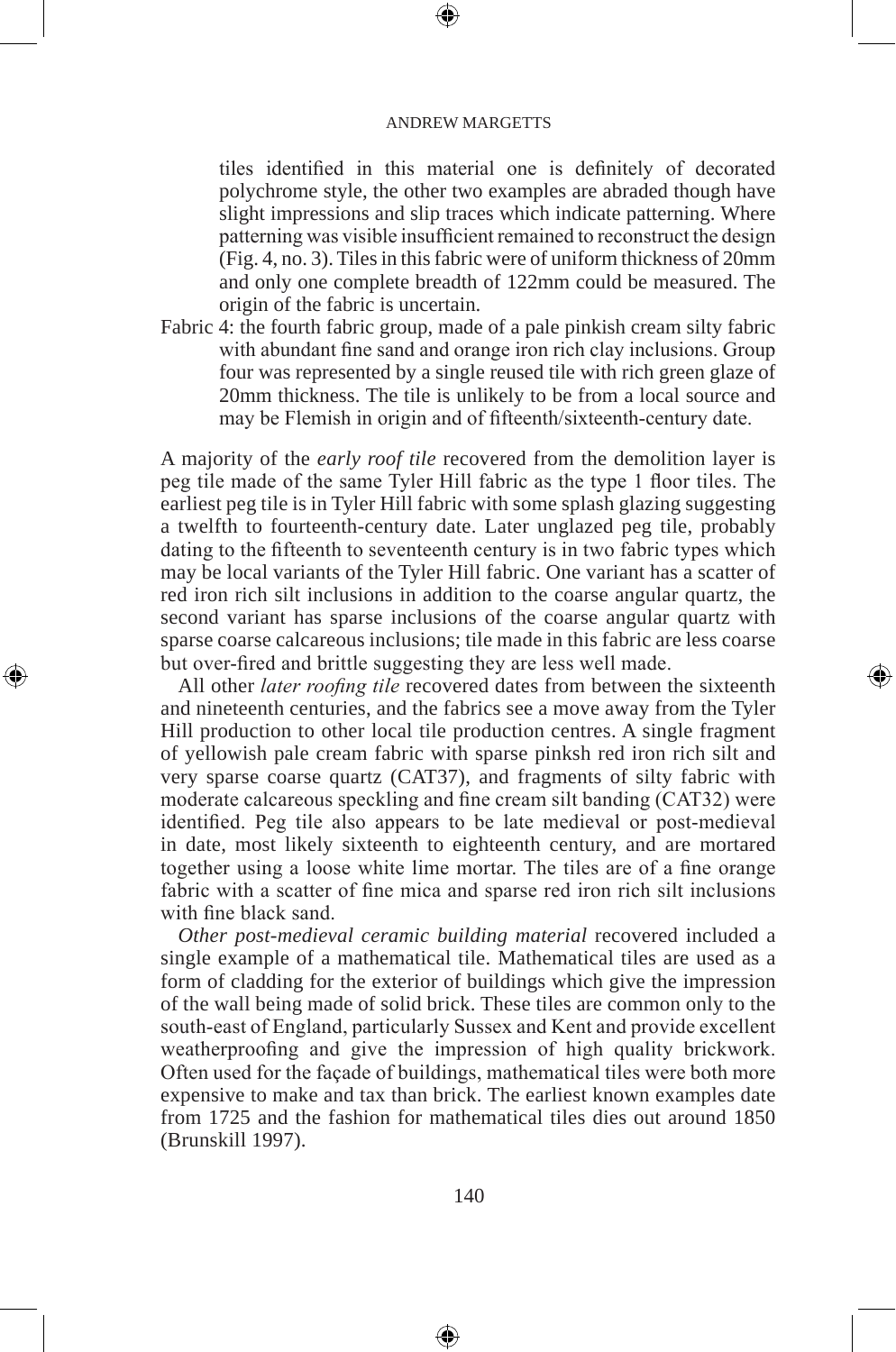#### THE MEDIEVAL HOSPITAL OF ST MARY THE BLESSED VIRGIN, OSPRINGE

Also recovered was a fragment of nibbed pantile in a fine orange fabric with fine quartz and a scatter of mica and fine black sand dating to the later seventeenth to nineteenth century, a nineteenth/twentieth-century drain fragment and a fragment of vitrified brick of uncertain date.

The medieval tiles correspond to those found in earlier excavations on the site and are representative of tiles used in monastic buildings and some parish churches in the thirteenth and fourteenth century. The decorated tiles almost certainly originated from the buildings of St Mary's hospital. The probable imported plain glazed Flemish tile is of slightly later fifteenth/sixteenth-century date and may relate to later repair of the buildings.

## Conclusion

The findings of this investigation make a small but important contribution to the body of knowledge about the Hospital of St Mary at Ospringe. The wall remnants located in this work clearly relate spatially to elements uncovered during previous excavations and by comparing evidence, such as construction style and materials used, it has been possible to determine or suggest which part of the hospital complex the encountered structures relate to. Perhaps most importantly, the work provides further insight into the hitherto un-investigated southern half of the Common Hall as well as suggesting the location of the Belfry. The work also further confirms that the hospital's ground plan was similar to other early or contemporary Kentish hospitals. As such these may form a regional group, although it seems just as likely, especially for parts of the southern half of the complex, that the layout of St Mary's was dictated by both the stream and the line of Watling Street.

#### acknowledgements

Archaeology South-East would like to thank 4Delivery Limited who commissioned the work on behalf of Southern Water Ltd. Thanks are also due to Pat Reid of the Faversham Society Archaeological Research Group (FSARG) and the Heritage Conservation Group, Kent County Council, for their guidance throughout the project. The project was managed by Neil Griffin (fieldwork) and Louise Rayner (post-excavation). The illustrations were produced by Hannah Faux, Fiona Griffin and Justin Russell.

The detailed site and research archive is currently located with Archaeology South-East prior to deposition with a suitable local repository.

## bibliography

Brunskill, R.W., 1997, *Brick Building in Britain*, London: Cassell Group.